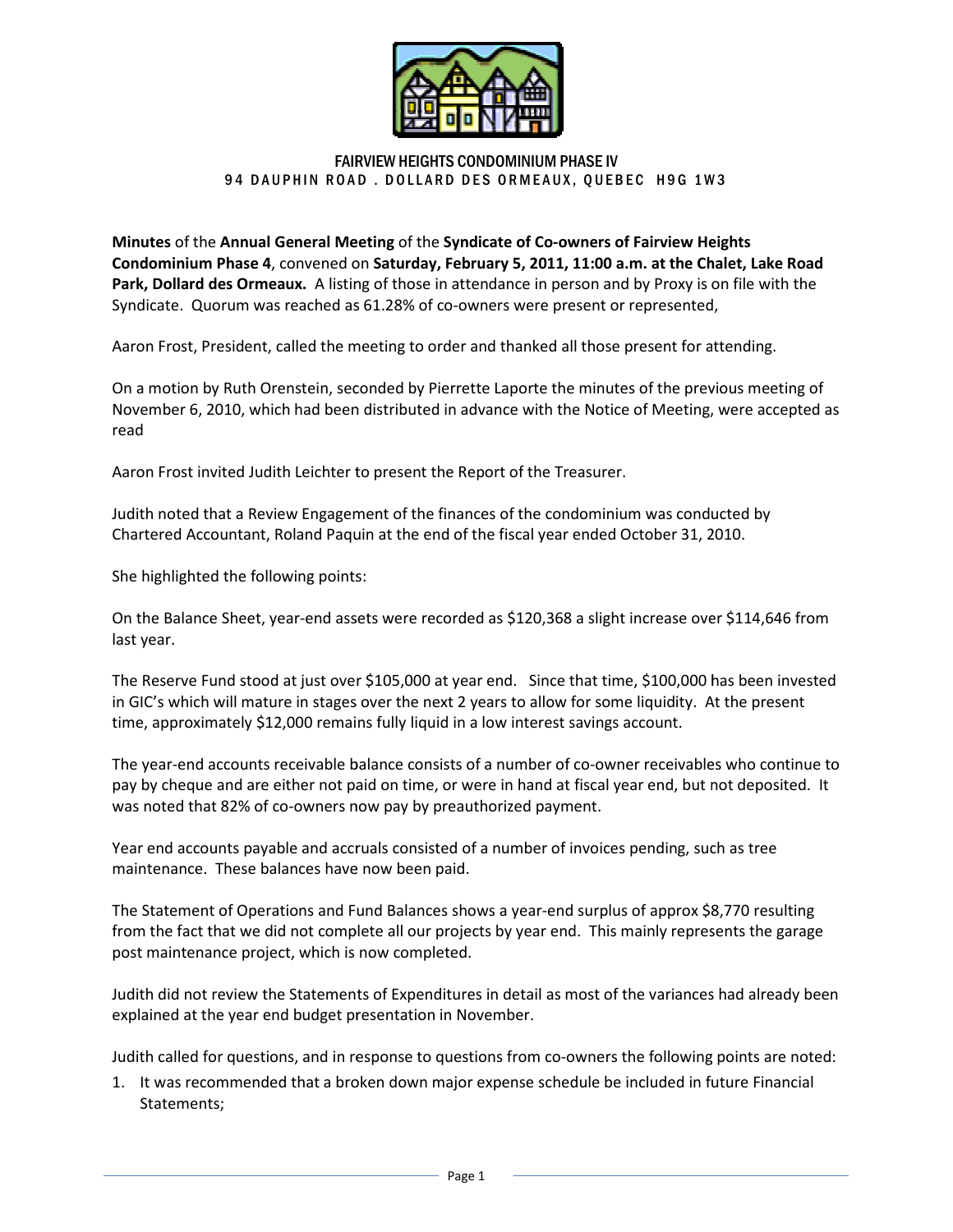2. It was noted that the expense for snow removal contract varies from the previous year. This is due to the fact that the cost for salt and abrasives has been incorporated into the same expense line for this year. The actual costs have not changed.

Judith then moved to adopt the Financial Statements for the fiscal year ended October 31, 2010 as presented. The motion was seconded by Cathy Strain, and unanimously approved.

Judith then explained to co-owners that the Administration had received a communication from Alan Turner of 142 Dauphin recommending that the contract rate paid to Hyat for the maintenance and administration of the condominium be increased for the following budget year. Given that no increase in the contract has been made in almost 10 years, the Administration recommends that an increase of 10% be applied. This will result in an increase of \$3,500 annually. Judith called for a show of hands to approve this increase for the 2011-12 fiscal year. The increase was unanimously approved.

The floor was opened to questions from co-owners. The following were noted:

- 1. Co-owners were reminded of City of DDO garbage regulations. Unfortunately some co-owners ignore those regulations resulting in garbage being left behind in garbage spots, which is unsightly and unsanitary. The Administration will look at alternative solutions to resolve this challenging issue.
- 2. Special thanks were extended to Linda Favre of 100 Dauphin for her intervention to address the issue of stray cats in the condominium. Through her efforts non-profit organization, Steri-Animal, assisted in the rounding up of 7 stray cats which were then neutered. The condominium was charged a reduced rate for the service. As the City of DDO, nor any other organization, will trap and dispose of stray and feral cats, this is the most effective way to deal with this issue.
- 3. A recommendation was made to hold an additional meeting of co-owners in the Spring to provide information about work in progress. It was agreed that an additional meeting will be added to the schedule in April/May on a trial basis. This will be an information only meeting to present the decisions of the Administration.
- 4. There was a lengthy discussion on the subject of icicles and ice dams on roofs. It was noted that these are caused by many factors including fluctuating temperatures, shortage of insulation, lack of air flow in the roof, transfer of heat from inside the home, etc. It was pointed out that the proposed project to replace soffits in the condominium is designed to, in part, address this issue. It was agreed that West Island Roofing will be invited to the Spring Information Meeting to talk to coowners about this problem, and that a quote will be obtained for co-owners, based on interest, to increase insulation in the roof.
- 5. Maintenance of the garage was also discussed at length. These issues include: 1. Painting or covering of the exterior garage walls for aesthetic purposes; 2. Ongoing maintenance of garage posts to avoid periodic major repairs; 3. Maintenance of the garage emergency doors. It was agreed that these items will be reviewed with our Engineer and alternative solutions explored.
- 6. Concern was expressed over the accumulation of snow on the decks. It was agreed to consult with the Engineer to understand exactly what constitutes 'too much snow'; as well as alternatives and costs to remove and dump the snow when that threshold is reached.
- 7. A question arose concerning allocation of additional parking spaces. It was pointed out that there are currently 6 individuals on the waiting list. Co-owners wishing to add their name to the list must